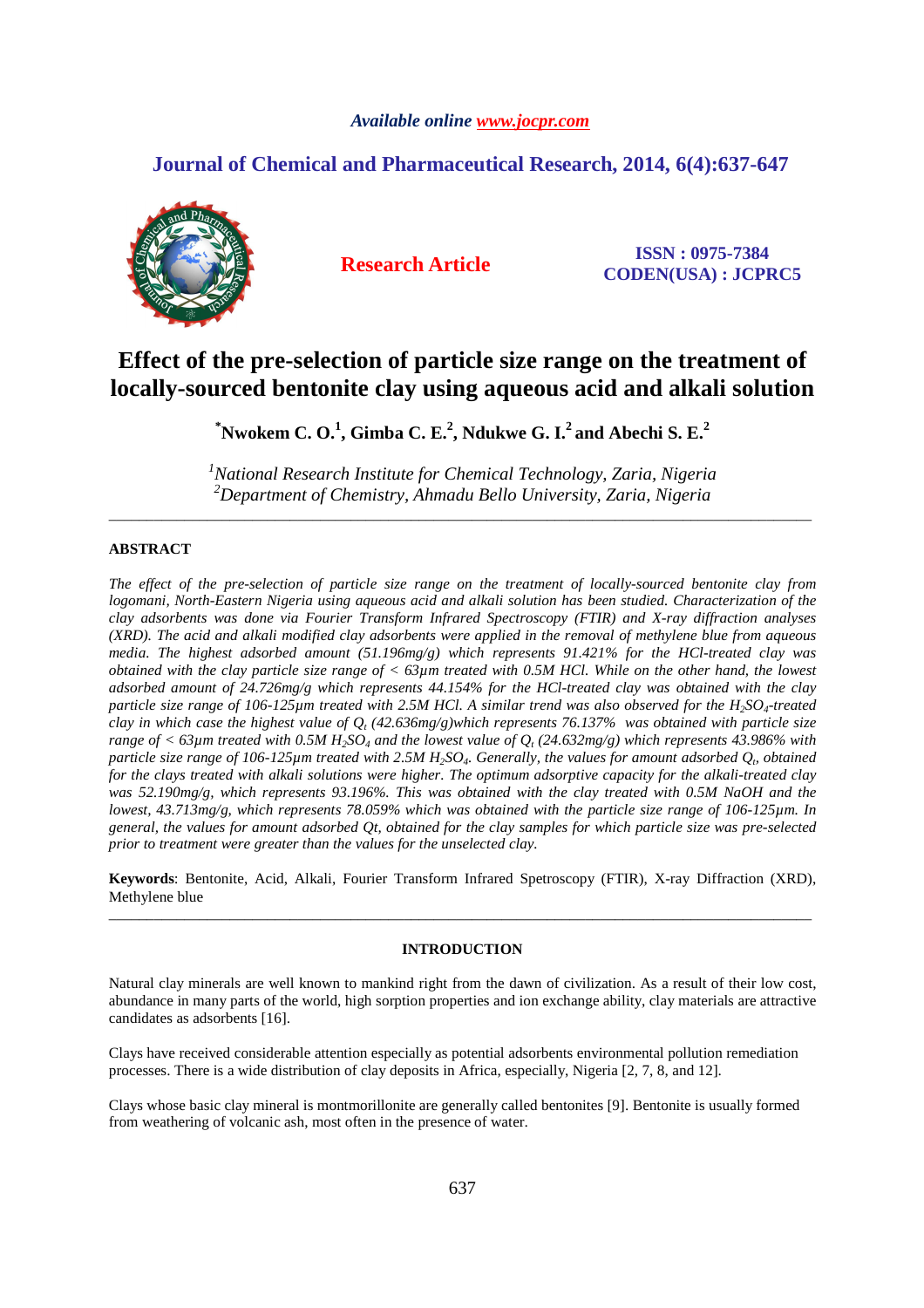Bentonites may be used as adsorbents both naturally and after some physico-chemical treatments using aqueous solutions of acid and alkali, ion exchange and heating. In their natural state, bentonites generally show mediocre decolorizing effect, hence the need for some form of modification. The most common chemical modifications of bentonites, used for both industrial and scientific purposes, are acid and alkali treatment. This consists of the treatment of clay with a mineral acid solution, usually  $\overline{HC}$  or  $H_2SO_4$ , or with an alkali solution, usually NaOH or Na<sub>2</sub>CO<sub>3</sub>. The main task is to obtain partly dissolved material of increased specific surface area, porosity and surface acidity or alkalinity as the case may be [13].

*\_\_\_\_\_\_\_\_\_\_\_\_\_\_\_\_\_\_\_\_\_\_\_\_\_\_\_\_\_\_\_\_\_\_\_\_\_\_\_\_\_\_\_\_\_\_\_\_\_\_\_\_\_\_\_\_\_\_\_\_\_\_\_\_\_\_\_\_\_\_\_\_\_\_\_\_\_\_*

Acid treated bentonites are widely used in various fields, for example catalysts, catalyst supports in the chemical industry, and a component of carbonless copying papers as well as detergent in paper industry. In fact, the important applications of them are purification, decolorization and stabilization of vegetable oils in term of market consumption. They are able to remove undesirable colors by decreasing the levels of chlorophyll, carotene and other color bodies, to reduce traces of phospholipids and soap and to minimize the increasing of free fatty acid during bleaching.

Sodium bentonite is an important product manufactured from natural bentonite by treatment with alkali solution [28]. Nowadays, the application of Na–bentonite has been developed for extreme chemical processes such as adsorption, catalytic applications, drilling fluids, ceramic bodies, and nano-structure polymers.

Most research efforts in the area of chemical treatment of bentonites have focused on the concentration of the aqueous solution, temperature and may be pH of the solution. There is paucity of information in literature on the role of particle size prior to treatment on the adsorptive capacity of the modified bentonite.

This work therefore seeks to investigate the role of particle size of the starting bentonite clay on the chemical treatment with aqueous acid (HCl and  $H_2SO_4$ ) and alkali solutions (NaOH and Na<sub>2</sub>CO<sub>3</sub>) as well as optimize both particle size and concentration of the acid and base used in the study.

### **EXPERIMENTAL SECTION**

The bentonite clay used throughout this study was obtained from local mining sites at Logomani in Borno State. Logomani is precisely located at longitude 14° 01´E and latitude 12° 11´N in Dikwa Local Government Area. The clay was milled with Automatic milling machine and sieved with the various Endecotts Laboratory test sieves on Omron No 17748 (manual timer) sieve shaker.

#### **Pretreatment of the raw bentonite**

The clay sample is dispersed in the deionized water contained in a 20 liter plastic bucket. The dispersed clay is stirred vigorously and allowed to settle. The upper layer which consists of insoluble impurities and plant particles are sieved-off. The process of stirring and sieving-off is repeated with the lower layer until it becomes free from suspended particles. The dispersed clay is then allowed to settle for 24 hrs to allow the sedimentation process since different clay particle sizes are present. The top layer was collected via decantation and the remainder was washed with deionized water, allowed to settle for 24 hrs (for further sedimentation) and decanted to collect the top layer.

All reagents and chemicals used in the study were of analytical grade and were used without further purification.

The prepared clay is dried in an oven at 105°C for 6hrs, pulverized and screened into the following particle size ranges: 106–125 µm (0.106-0.125mm), 63–106 µm (0.063-0.106mm) and less than 63 µm (0.063mm). The prepared powders were further dried in an oven at 105°C for 4hrs and placed in a dessicator prior to use.

The following procedure was used, based on method of Valenzuela Diaz and Souza Santos [26]. 70 grams of the ground clay (dry basis, 105°C) were placed in a 0.5 litre round bottom flask heated by an electrical mantle; 300ml  $(0.5, 1.0, 1.5, 2.0, 2.5M)$  of mineral acid solutions were added. The dry acid/clay ratio  $(w/w)$  were 0.16 (300ml of 1M HCl include 3.7g/100ml so, dry acid/clay ratio =11.1g / 70g  $\approx 0.16$ ) 0.48, and 0.8 respectively. Thermometer, stirrer and reflux condenser were attached to the flask. The temperature was maintained at 100°C for 2hours with constant stirring. While hot, the clay suspension was transferred to a 2 litre beaker and washed by decantation with deionized water until it is acid free (tested with litmus paper). The pH was determined by pH meter and adjusted to 3.5-4.0. The acid treated clay was filtered in a Büchner funnel, dried at 105°C at 3 hours and reground 100% below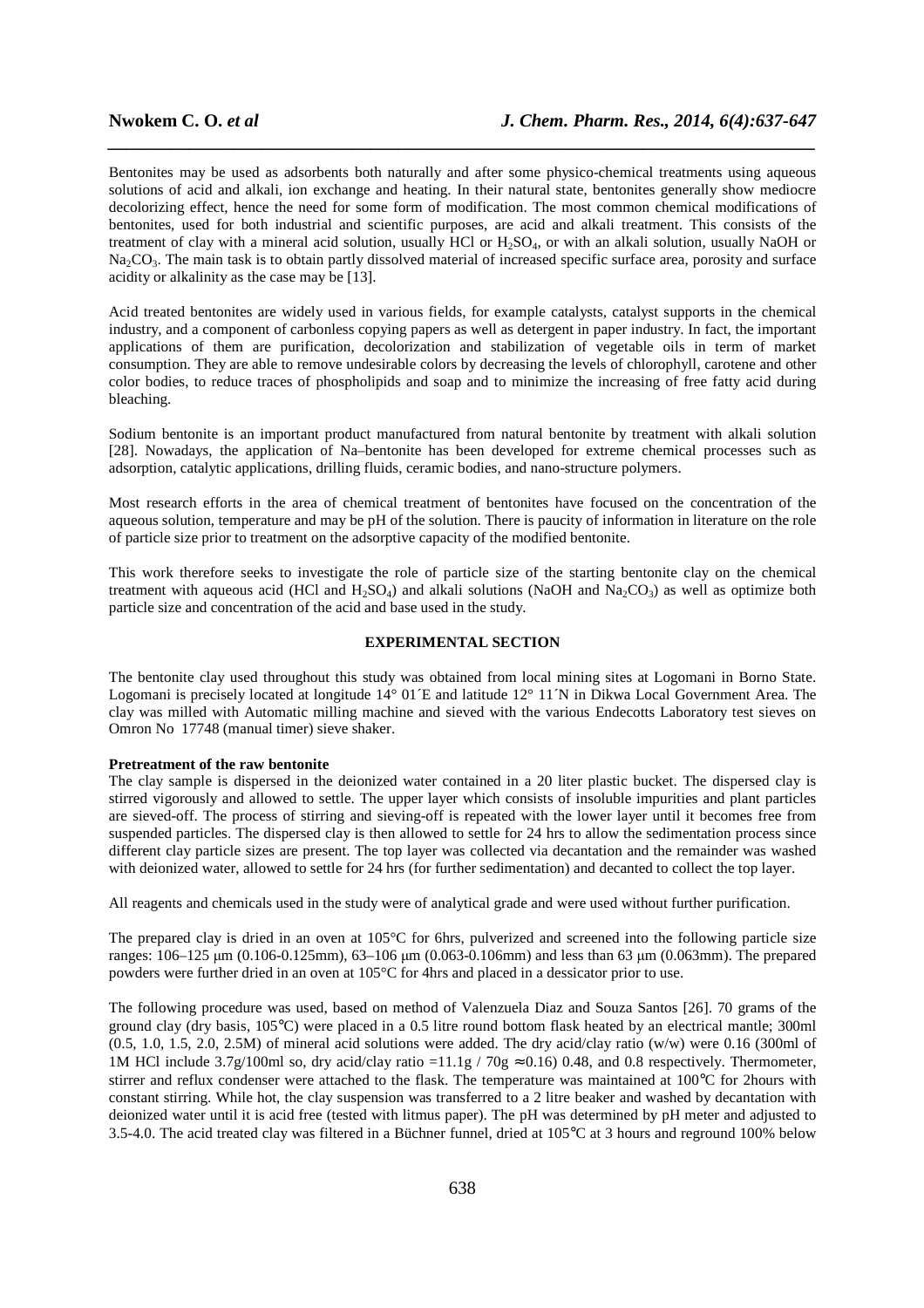

38µm (0.038mm) mesh using porcelain mortar and pestle to avoid contamination of samples and stored in a dessicator prior to the batch adsorption studies.

*\_\_\_\_\_\_\_\_\_\_\_\_\_\_\_\_\_\_\_\_\_\_\_\_\_\_\_\_\_\_\_\_\_\_\_\_\_\_\_\_\_\_\_\_\_\_\_\_\_\_\_\_\_\_\_\_\_\_\_\_\_\_\_\_\_\_\_\_\_\_\_\_\_\_\_\_\_\_*

**Study map showing area where clay samples were collected** 

For the alkali treatment, the above procedure was repeated, this time with following concentrations 0.5, 1.0, 1.5, 2.0 and  $2.5M$  of NaOH and Na<sub>2</sub>CO<sub>3</sub> respectively.

Methylene blue was used adsorbate for the batch adsorption studies. Strong adsorption onto solids and high solubility in water informed the choice of MB. A stock solution of MB was prepared by dissolving its 1 g in 1000 ml distilled water. The stock solution was diluted accordingly to obtain solutions of desired concentrations which were made fresh at the start of each experiment. All dye stock solutions were kept in amber-coloured bottles.

The cation exchange capacity of the bentonite was determined by the methylene blue (MB) test. The MB test is a method based on the principle of replacing original cations at the external and internal structure of the clay minerals by organic molecules. Maximum absorption of methylene blue corresponded to complete exchange of the inorganic ions by the organic ions is used to estimate the cation exchange capacity.

Fourier transform infrared spectroscopic analysis (FTIR) was carried-out on treated and untreated samples to determine the chemical bonds and their changes during the treatment process. The mineralogical analysis of treated and treated samples was determined by X-ray diffraction (XRD) analysis.

#### **Batch Adsorption Study**

Adsorption experiments were carried out batch wise. A specific amount of adsorbent (10mg) was added to dark amber glass bottles of 120 mL capacity containing 70 mL of 8mg/dm<sup>3</sup> MB solution. The bottles were subsequently capped and placed on a mechanical shaker (Griffin, UK) and shaken for 60 minutes. After adsorption,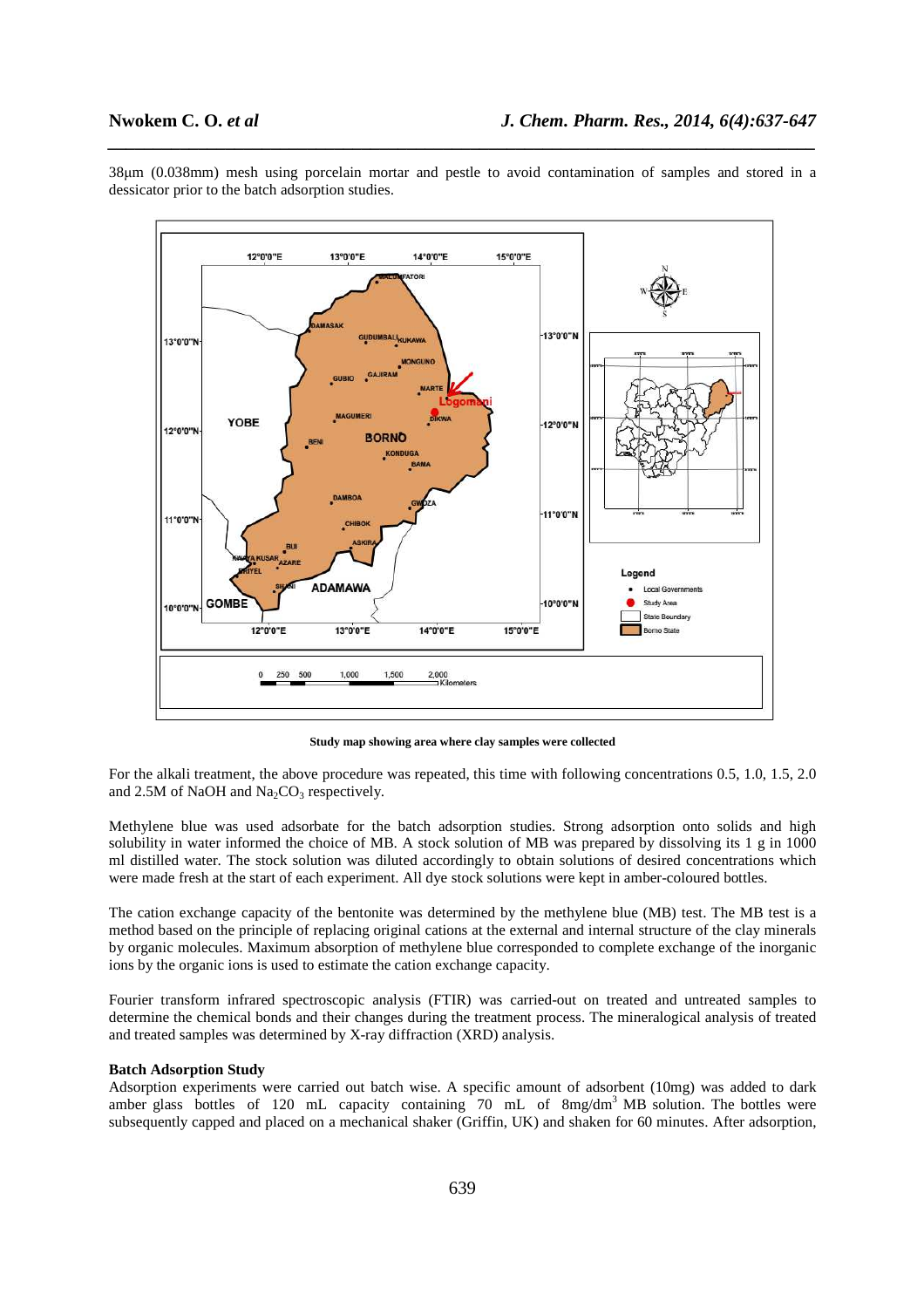= ----------- × V mg/g ……………………………… 1

= ----------- × 100 % ……………………………….. 2

the solution was centrifuged at 2500 rpm for 5minutes. The residual dye concentrations of each solution were determined by measuring their characteristic absorbance using UV-Vis spectrophotometer (Jenway, 6505) at a wavelength of maximum absorbance (660 nm). The absorbance is then converted to concentration using the calibration curve. The amount of adsorbed MB at any time,  $Q_t$  (mg/g), was calculated using Eq. 1; and the removal efficiency by Eq. 2.

*\_\_\_\_\_\_\_\_\_\_\_\_\_\_\_\_\_\_\_\_\_\_\_\_\_\_\_\_\_\_\_\_\_\_\_\_\_\_\_\_\_\_\_\_\_\_\_\_\_\_\_\_\_\_\_\_\_\_\_\_\_\_\_\_\_\_\_\_\_\_\_\_\_\_\_\_\_\_*

$$
Q_t = \begin{array}{ccc} (C_o - C_t) & & \\ \text{2.3333} & \text{2.4333} \\ m & \text{2.5333} \end{array}
$$

$$
R_e = \begin{array}{ccc} (C_o - C_l) & & \\ - \cdots & \\ C_o & & \end{array} \times 100 \qquad \%
$$

Where,

 $C_0$  = initial concentration, mg/ dm<sup>3</sup>  $C_t$  = concentration at time t, mg/ dm<sup>3</sup> V =volume of adsorbate solution,  $dm<sup>3</sup>$  $m =$  mass of adsorbent, g  $R_e$  = removal efficiency, %  $Q_t$  = amount adsorbed, mg/g

#### **RESULTS AND DISCUSSION**

#### **XRF Characterization**

XRF analysis was performed to ascertain the chemical compositions of the minerals present in the clay sample. The data given in Table 1 below show that the alumina and silica oxide are present in major quantities with percentage content of 21.268% and 62.687% respectively, while other minerals are present in trace amounts; thus confirming that the original clay sample is an aluminosilicate. Also, the values obtained for alumina and silica oxide are in agreement with those obtained by other workers for bentonitic clays; 14% and 68.20% [28], 15.12% and 65.24% [27] and 14.41% and 65.13% [11] for alumina and silica oxide respectively in each case. According to Murray [15], the theoretical composition without the interlayer material is  $SiO_2$ , 66.7% and  $Al_2O_3$ , 28.3%. The results from the XRF analysis also show a Na<sub>2</sub>O content of 0.159% and CaO content of 1.727%. The higher percentage of Ca as compared to Na confirms that the sample is a calcium bentonite.

|  | Table 1: Chemical composition of the original clay sample |  |  |  |
|--|-----------------------------------------------------------|--|--|--|
|  |                                                           |  |  |  |

| Element                        | Content, % |
|--------------------------------|------------|
| Na <sub>2</sub> O              | 0.159      |
| MgO                            | 1.480      |
| $Al_2O_3$                      | 21.268     |
| SiO <sub>2</sub>               | 62.687     |
| $P_2O_5$                       | 0.071      |
| SO <sub>3</sub>                | 0.216      |
| Сl                             | 0.009      |
| Кo                             | 1.101      |
| CaO                            | 1.727      |
| TiO <sub>2</sub>               | 1.613      |
| $Cr_2O_3$                      | 0.018      |
| $Mn_2O_3$                      | 0.124      |
| Fe <sub>2</sub> O <sub>3</sub> | 0.949      |
| ZnO                            | 0.010      |
| SrO                            | 0.025      |

#### **XRD Characterization**

The low angle XRD pattern of the clay sample showed a broad peak appearing at approximately  $2\theta = 3^{\circ}$  which is characteristic of montmorillonites and a basal spacing d(001) value of 11.176Å characteristic of calcium montmorillonites [27].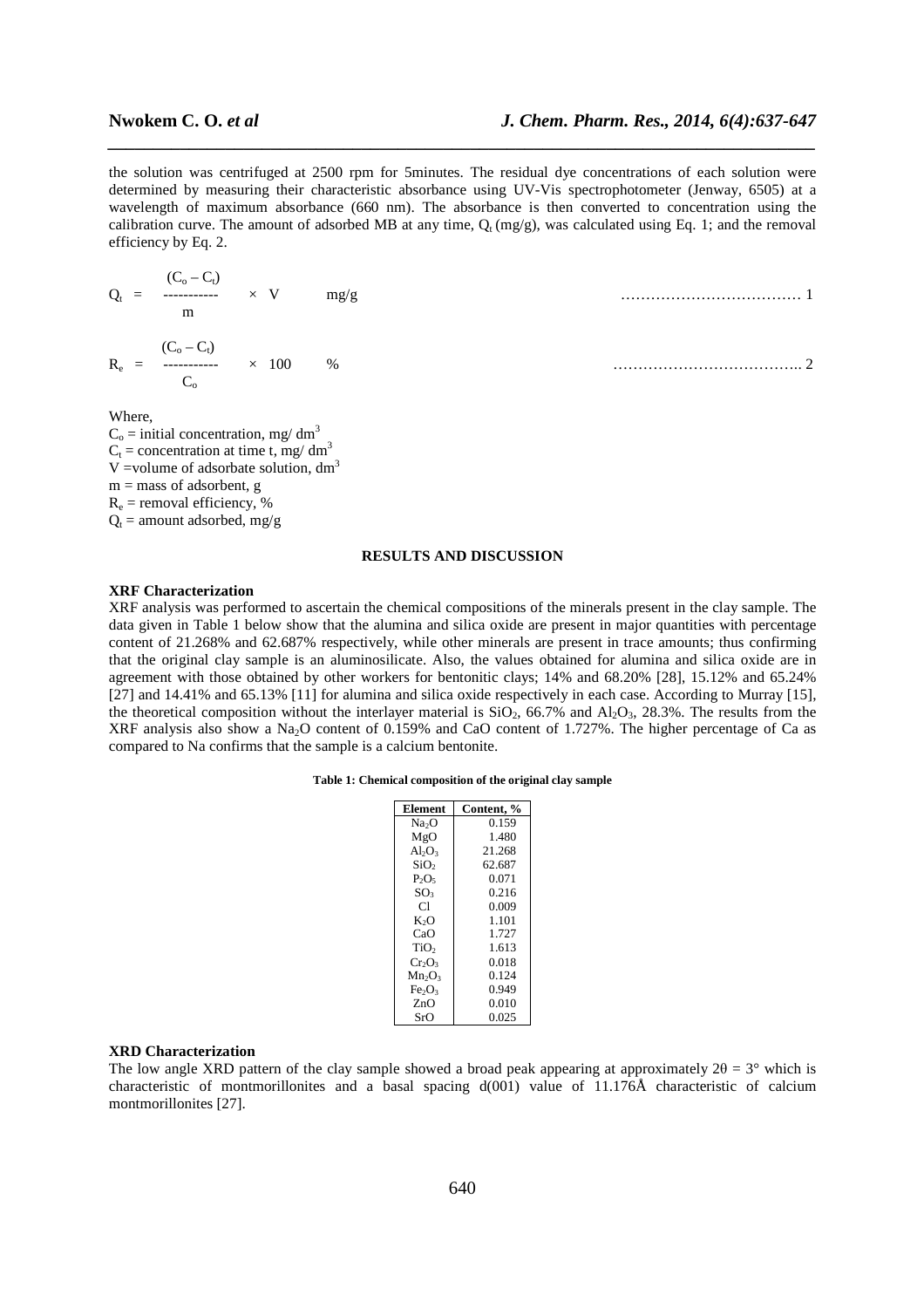The occurrence of a peak before  $2\theta = 10^\circ$  is representative of the basal distance  $(d_{001})$  for smectite clays. This peak tends to be intense, which enables their detection even in small quantities [5, 21, 25, and 27].

*\_\_\_\_\_\_\_\_\_\_\_\_\_\_\_\_\_\_\_\_\_\_\_\_\_\_\_\_\_\_\_\_\_\_\_\_\_\_\_\_\_\_\_\_\_\_\_\_\_\_\_\_\_\_\_\_\_\_\_\_\_\_\_\_\_\_\_\_\_\_\_\_\_\_\_\_\_\_*



**X-ray Diffractogram of the Original/untreated Clay** 



**FTIR spectrum of the original/untreated clay sample**

| Table 1: Amount absorbed by the various adsorbents |  |  |  |
|----------------------------------------------------|--|--|--|
|----------------------------------------------------|--|--|--|

|       | HCl<br>$Q_t$ , mg/g |        |         | H <sub>2</sub> SO <sub>4</sub><br>$Q_t$ , mg/g |        |         | <b>NaOH</b><br>$Q_t$ , mg/g |        |         | Na <sub>2</sub> CO <sub>3</sub><br>$Q_t$ , mg/g |        |         |
|-------|---------------------|--------|---------|------------------------------------------------|--------|---------|-----------------------------|--------|---------|-------------------------------------------------|--------|---------|
|       |                     |        |         |                                                |        |         |                             |        |         |                                                 |        |         |
| Conc. | < 63                | 63-106 | 106-125 | < 63                                           | 63-106 | 106-125 | <63                         | 63-106 | 106-125 | < 63                                            | 63-106 | 106-125 |
|       | μm                  | μm     | μm      | μm                                             | μm     | μm      | μm                          | μm     | μm      | μm                                              | μm     | μm      |
| 0.5M  | 51.196              | 45.908 | 41.982  | 42.636                                         | 38.929 | 32.333  | 51.823                      | 52.190 | 50.337  | 51.058                                          | 50.337 | 48.333  |
| 1.0M  | 47.229              | 41.75  | 34.609  | 41.206                                         | 30.902 | 27.533  | 49.301                      | 49.833 | 48.648  | 49.110                                          | 48.482 | 46.795  |
| .5M   | 44.668              | 34.173 | 28.489  | 40.101                                         | 28.558 | 25.529  | 48.538                      | 48.907 | 47.691  | 47.691                                          | 47.446 | 45.731  |
| 2.0M  | 40.320              | 30.902 | 26.813  | 37.144                                         | 28.517 | 26.349  | 46.641                      | 47.693 | 46.711  | 47.012                                          | 46.221 | 44.816  |
| 2.5M  | 38.403              | 28.558 | 24.726  | 33.437                                         | 27.372 | 24.632  | 45.458                      | 46.615 | 45.365  | 46.807                                          | 45.365 | 43.713  |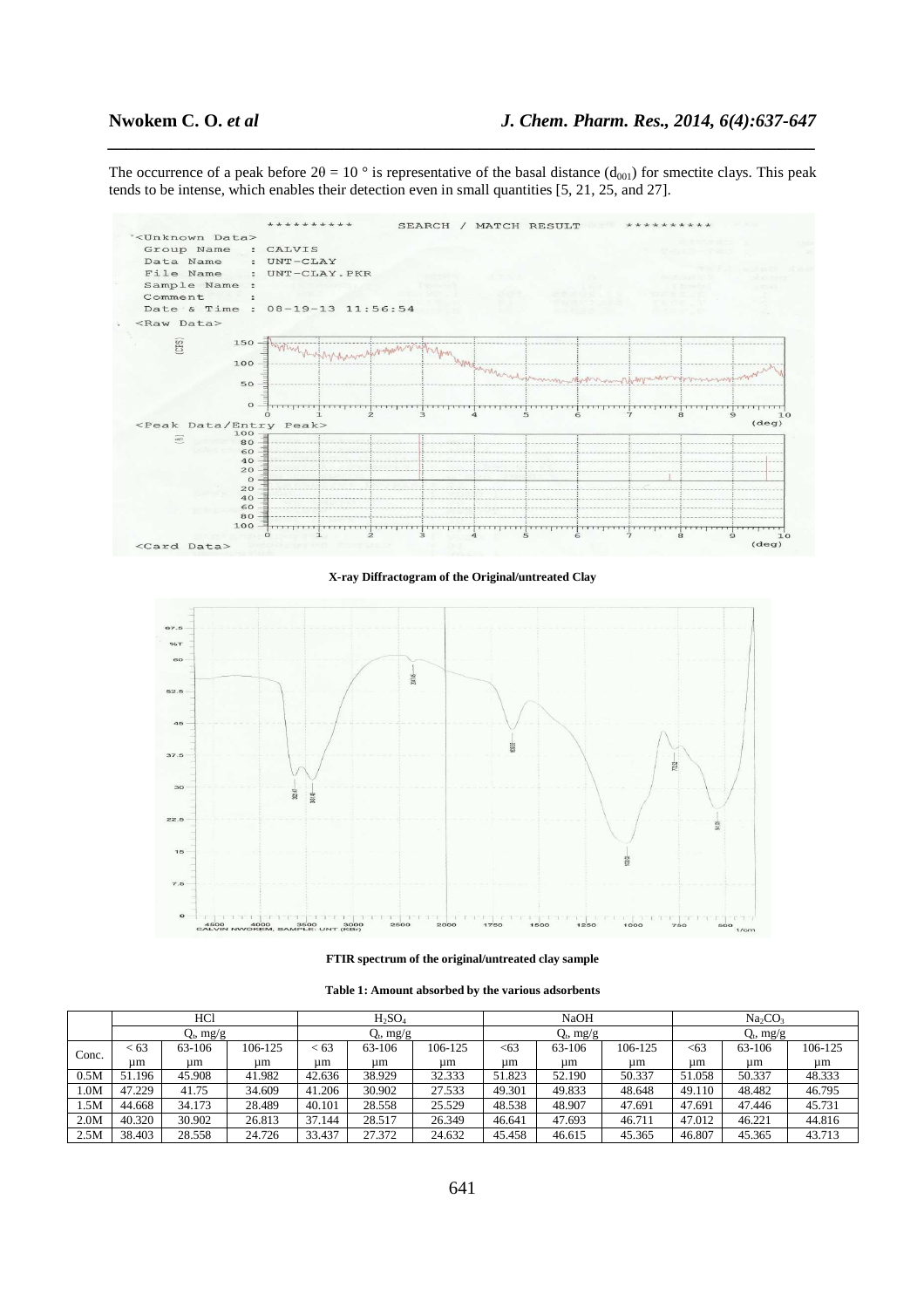

**Figure 1: Calibration curve of methylene blue** 



**Figure 2: Removal efficiency-concentration plots for HCl-treated bentonite clay for the various particle sizes** 

It can be seen from Figure 2 that as the concentration of the acid solution increased from 0.5 to 2.5M, there was a decrease in the removal efficiency of the adsorbent. Also, the removal efficiency decreases as the selected particle size range prior to treatment with the HCl increased from <63, to 106-125µm. The highest value of adsorbed amount  $(Q<sub>1</sub>)$ , 51.196mg/g (see Table 1) for the HCl-treated clay was obtained with the clay particle size range of  $<$  63 $\mu$ m treated with 0.5M HCl. While, the lowest adsorbed amount,  $Q_t$ , of 24.726mg/g for the HCl-treated clay was obtained with the clay particle size range of 106-125µm treated with 2.5M HCl.

A similar trend is observed on treatment of the clay sample with aqueous  $H_2SO_4$  solution. It can be seen from Figure 3 that as the concentration of the acid solution increased from 0.5 to 2.5M, there was a decrease in the removal efficiency of the adsorbent. Also, the removal efficiency decreases as the selected particle size range prior to treatment with the  $H_2SO_4$  increased from <63, to 106-125 $\mu$ m. The highest value of adsorbed amount  $Q_1$ , 42.636mg/g (Table 1) was obtained with particle size range of  $<$  63 $\mu$ m treated with 0.5M H<sub>2</sub>SO<sub>4</sub> and the lowest value of O<sub>t</sub>  $(24.632mg/g)$  with particle size range of 106-125 $\mu$ m treated with 2.5M H<sub>2</sub>SO<sub>4</sub>.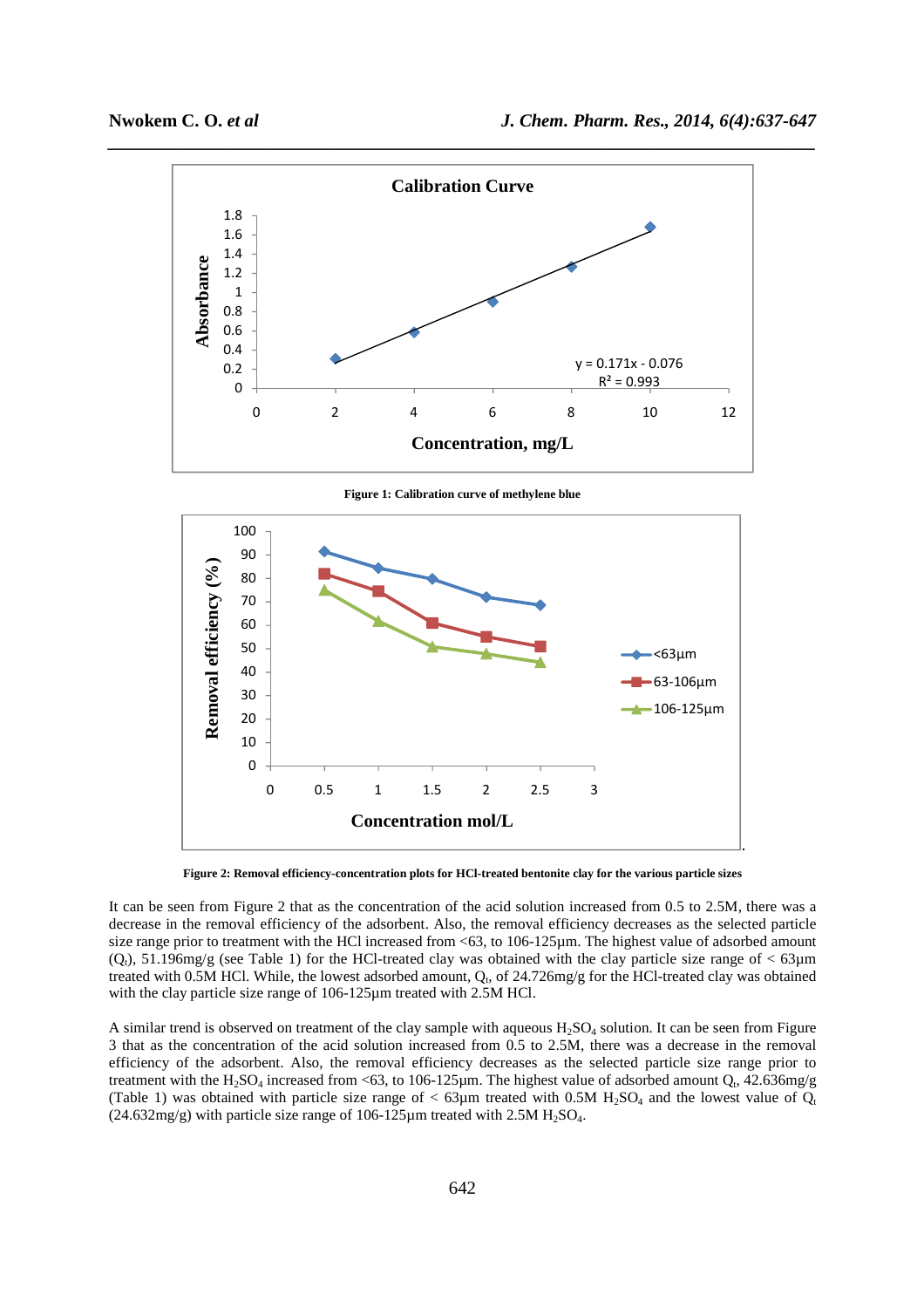

**Figure 3: Removal efficiency-concentration plots for H2SO4-treated bentonite clay for the various particle sizes** 



**Figure 4: Removal efficiency-concentration plots for acid-treated bentonite clay for unselected particle sizes** 

From Figure 4, it can be seen that the trend observed in the acid-treated clays as observed in Figures 2 and 3 was maintained. As the concentration of the aqueous acid solution increased from 0.5 to 2.5M, there was a decrease in the removal efficiency of the adsorbent. Also it is observed that the values of removal efficiency obtained using the HCl-treated clay was higher than those obtained using the  $H_2SO_4$ -treated clay as was the case with the acid treated clay for which particle size range was selected prior to treatment. For the HCl-treated clay (particle size range not selected), the highest amount removed was  $24.726$ mg/g with the 0.5M HCl, while the lowest was  $34.104$ mg/g with 2.5M HCl. For the  $H_2SO_4$ -treated clay (particle size range not selected), the highest amount removed was 34.40mg/g with the 0.5M H<sub>2</sub>SO<sub>4</sub>, while the lowest was 25.66mg/g with 2.5M H<sub>2</sub>SO<sub>4</sub>.

It can be seen from Figure 5 that as the concentration of the alkali solution increased from 0.5 to 2.5M, there was a decrease in the removal efficiency of the adsorbent. Also, the removal efficiency decreased as the selected particle size range prior to treatment with the NaOH increased from <63, to 106-125µm. The highest value of adsorbed amount  $(Q<sub>1</sub>)$ , 52.190mg/g (Table 1) for the NaOH-treated clay was obtained with the clay particle size range of 63 -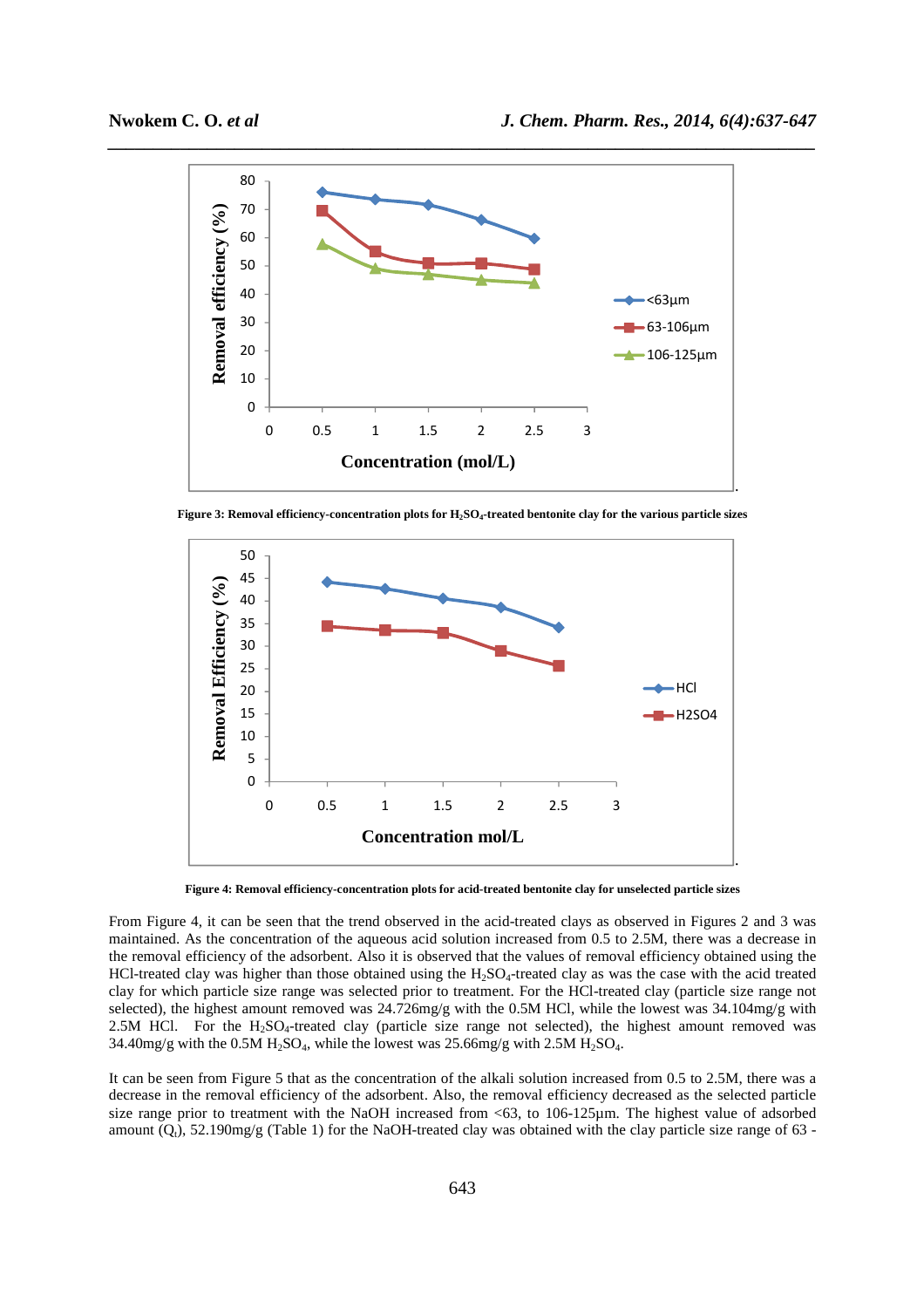106 $\mu$ m treated with 0.5M NaOH. While, the lowest adsorbed amount,  $Q_t$ , of 45.365mg/g for the NaOH-treated clay was obtained with the clay particle size range of 106-125µm treated with 2.5M NaOH.

*\_\_\_\_\_\_\_\_\_\_\_\_\_\_\_\_\_\_\_\_\_\_\_\_\_\_\_\_\_\_\_\_\_\_\_\_\_\_\_\_\_\_\_\_\_\_\_\_\_\_\_\_\_\_\_\_\_\_\_\_\_\_\_\_\_\_\_\_\_\_\_\_\_\_\_\_\_\_*



**Figure 5: Removal efficiency-concentration plots for NaOH-treated bentonite clay for the various particle sizes** 



**Figure 6: Removal efficiency-concentration plots for Na2CO3-treated bentonite clay for the various particle sizes** 

It can be seen from Figure 6 that as the concentration of the alkali solution increased from 0.5 to 2.5M, there was a decrease in the removal efficiency of the adsorbent. Also, the removal efficiency decreased as the selected particle size range prior to treatment with the  $Na_2CO_3$  increased from <63, to 106-125 $\mu$ m. The highest value of adsorbed amount (Q<sub>t</sub>), 52.058mg/g (Table 1) for the Na<sub>2</sub>CO<sub>3</sub>-treated clay was obtained with the clay particle size range of  $<$ 63 $\mu$ m treated with 0.5M Na<sub>2</sub>CO<sub>3</sub>. While, the lowest adsorbed amount, Q<sub>t</sub>, of 43.713mg/g for the Na<sub>2</sub>CO<sub>3</sub>-treated clay was obtained with the clay particle size range of 106-125 $\mu$ m treated with 2.5M Na<sub>2</sub>CO<sub>3</sub>.

From Figure 7, it can be seen that the trend observed in the acid-treated clays as observed in Figures 5 and 6 was maintained. As the concentration of the aqueous alkali solution increased from 0.5 to 2.5M, there was a decrease in the removal efficiency of the adsorbent. Also it is observed that the values of removal efficiency obtained using the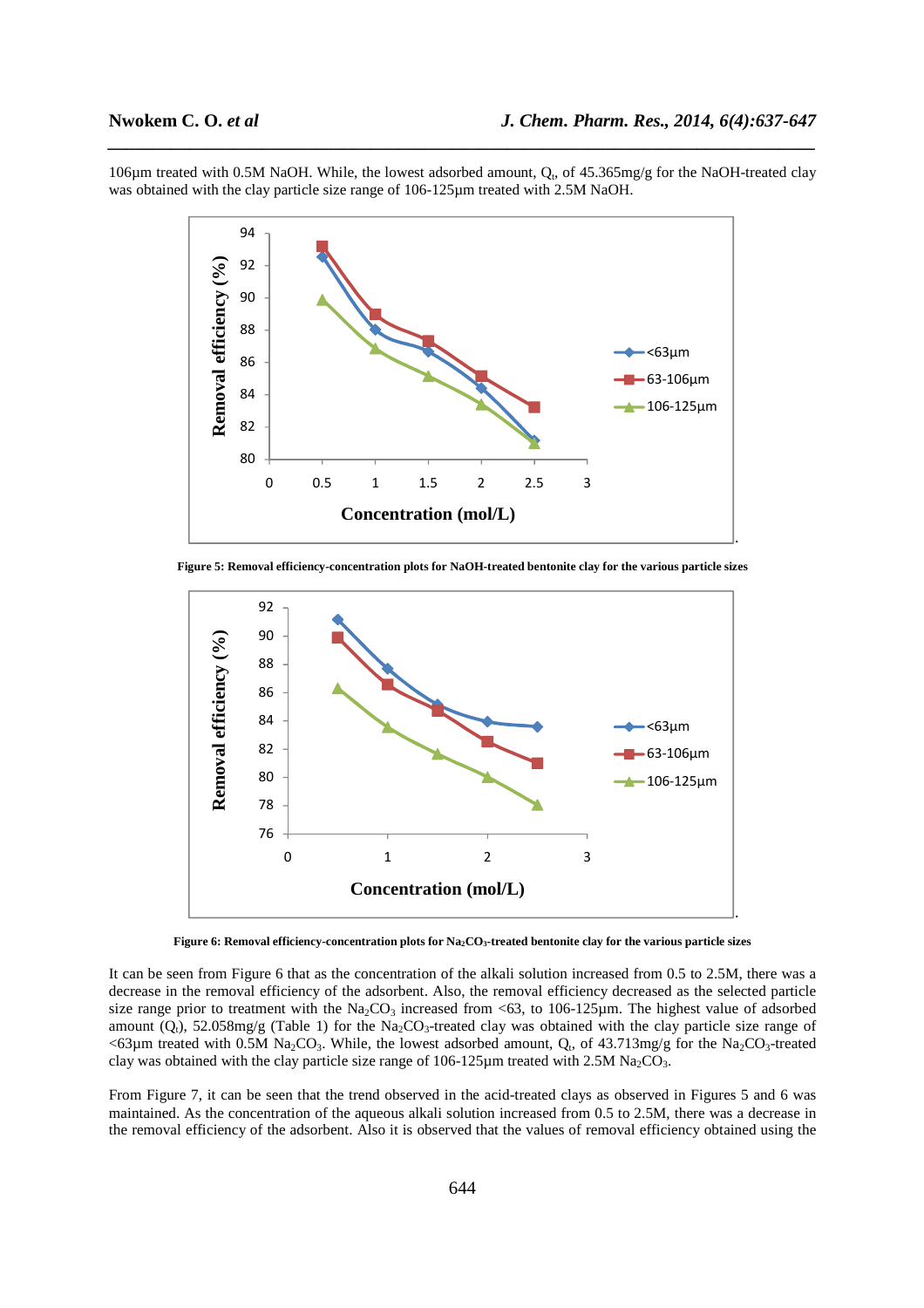NaOH-treated clay was higher than those obtained using the  $Na<sub>2</sub>CO<sub>3</sub>$ -treated clay as was the case with the acid treated clay for which particle size range was selected prior to treatment. For the NaOH-treated clay (particle size range not selected), the highest amount removed was 47.53mg/g with the 0.5M NaOH, while the lowest was  $38.403$ mg/g with 2.5M NaOH. For the Na<sub>2</sub>CO<sub>3</sub>-treated clay (particle size range not selected), the highest amount removed was  $34.173mg/g$  with the 0.5M Na<sub>2</sub>CO<sub>3</sub>, while the lowest was  $24.36mg/g$  with  $2.5M$  Na<sub>2</sub>CO<sub>3</sub>.

*\_\_\_\_\_\_\_\_\_\_\_\_\_\_\_\_\_\_\_\_\_\_\_\_\_\_\_\_\_\_\_\_\_\_\_\_\_\_\_\_\_\_\_\_\_\_\_\_\_\_\_\_\_\_\_\_\_\_\_\_\_\_\_\_\_\_\_\_\_\_\_\_\_\_\_\_\_\_*



**Figure 7: Removal efficiency-concentration plots for alkali-treated bentonite clay for unselected particle sizes** 

#### **Effect of Acid treatment**

This gradual decrease in adsorptive capacity with increasing particle size range as can also be seen in Figures 2– 4, can be explained by the fact that the smaller the clay particle size for a given mass of the clay, the more surface area is available for attack by aqueous solution used for treatment leading to the production of modified adsorbent with greater surface area (binding sites) and as a consequence the greater the number binding sites available to the adsorbate molecules.

In the same vein, the gradual decrease in adsorptive capacity observed with increasing acid concentration can be ascribed to increased attack on clay structure occasioned by the higher acid concentrations. Generally, the surface area of acid treated bentonite increases with increase in acid concentration until a maximum surface area is reached after which it gradually decreases [20]. The acid treatment of clays is a two-step procedure in which the splitting of particles within the octahedral sheet takes place. In the first step the exchangeable cations are replaced by protons  $(H<sup>+</sup>)$ . The second step involves the leaching of octahedral cations such as  $Al<sup>3+</sup>$ , Mg<sup>2+</sup> and Fe<sup>3+</sup> from the octahedral and the tetrahedral sheets [22].

However, higher concentrations of acid solution brings about excessive leaching of  $Al^{3+}$ , which results in rupture of the lattice structure [4] and decrease in the surface area of the clay [26]. Optimum adsorptive capacity is not necessarily associated with maximum surface area. That is due to the fact that removal efficiency is not merely a physical adsorption process and other properties such as cation exchange capacity, as well as acidic and catalytic properties must be taken into account [6]. With moderate treatment conditions, especially acid concentration, only 25-30% of octahedral cations are removed, at same time, surface area and clay acidity increases [3].

Also, the lower values of  $Q_t$  obtained for the clay treated with  $H_2SO_4$  as compared to those obtained for the clay treated with HCl is likely due to greater attack by H2SO4. Some workers (Hradil et al., 2002) reported that the dissolution rate (leaching) of kaolinite clay in 0.5M sulphuric acid at 25°C was approximately 3 times higher than in HCl of equivalent concentration.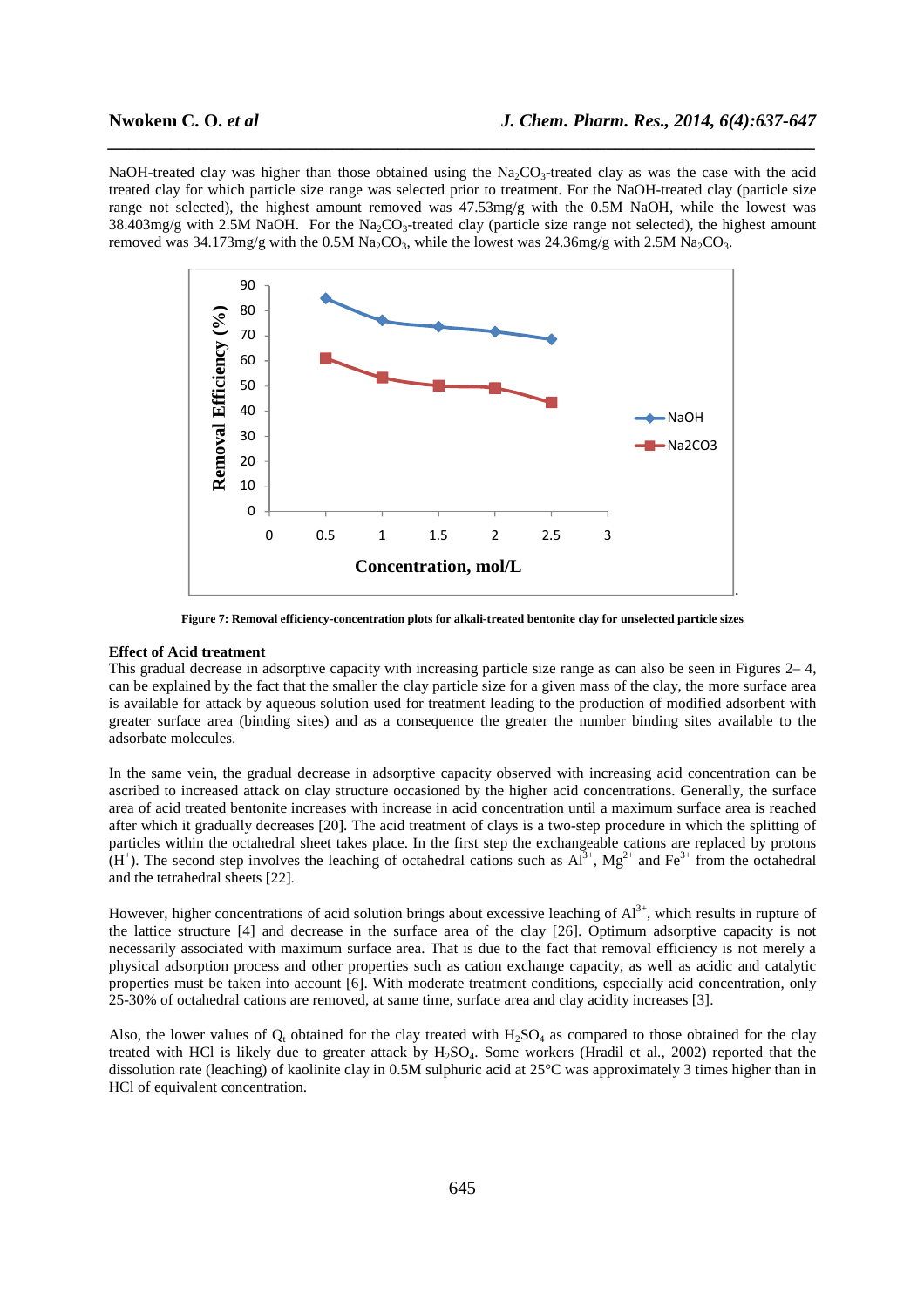The increase of adsorption capacity is usually due to the replacement of  $Al^{3+}$  or  $Fe^{2+}$  ions of bentonite by  $H^+$  ion after HCl or  $H_2SO_4$  acidification [24].

*\_\_\_\_\_\_\_\_\_\_\_\_\_\_\_\_\_\_\_\_\_\_\_\_\_\_\_\_\_\_\_\_\_\_\_\_\_\_\_\_\_\_\_\_\_\_\_\_\_\_\_\_\_\_\_\_\_\_\_\_\_\_\_\_\_\_\_\_\_\_\_\_\_\_\_\_\_\_*

Acid activation affects mainly chemical composition of the octahedral layer, while the tetrahedral layer is less prone to it because of strong bonds among silicon and oxygen ions [1].

Increasing of specific surface area arises from the depletion of the cations from the interlayer and octahedral sheets of the smectite mineral, as well as dissolution of soluble impurities such as calcite and gypsum during acid treatment. It is also possible that a part of the specific surface area is associated with the amorphous silica phase formed by the slight destruction of the smectite [14]. Acid treatment changes the pore size distribution in that it brings about an increase in micropores, however, the pore size and number of micropores is independent of acid concentration [19].

#### **Effect of Alkali treatment**

Generally, the values for amount adsorbed  $Q_t$ , obtained for the clays (pre-selected particle size range) treated with alkali solutions are higher, the lowest being  $43.713mg/g$  for the Na<sub>2</sub>CO<sub>3</sub>-treated clay which was obtained with the clay particle size range of 106-125 $\mu$ m treated with 2.5M Na<sub>2</sub>CO<sub>3</sub>; while the lowest value of Q<sub>t</sub> for the acid treated clay, 24.632mg/g which was obtained with  $2.5M H_2SO_4$ .

This clearly shows that the alkali-treated clays have better adsorptive abilities as compared to the acid-treated. Usually under alkali treatment, the dissolution processes affect mineral structures to a lesser extent, though formation of new mineral phases is a frequent phenomenon [23].

 The decrease in adsorptive/removal capacity with increasing particle size range and increasing concentration of alkali solution is lower as compared to that observed in the case of acid treatment. This is clearly shown in the data in Table 1 as well as the steepness of the removal efficiency plots in Figures 5 and 6.

The optimum adsorptive capacity for the alkali-treated clay was 52.190mg/g. This was obtained with the clay treated with 0.5M NaOH. This result is in close agreement with the report by a group of workers [17]. They carried-out an investigation into the treatment of bentonite clay with varying concentrations of NaOH (1, 2, 3, and 4M). They reported a continuous drop in adsorptive activity as concentration of alkali used increases, with the 1M NaOHtreated giving optimum adsorptive activity.

For the alkali-treated clay (particle size range not selected), the highest amount removed was 47.53mg/g with the 0.5M NaOH, while the lowest was  $24.416$ mg/g with  $2.5M$  Na<sub>2</sub>CO<sub>3</sub>.

The difference in adsorptive abilities between the acid- and alkali-treated clays can be explained by the fact that acid treatment leads to a preponderance of  $H^+$  ions on the clay thereby reducing the adsorption sites available to the dye cations, thereby leading to a decrease in the amount of dye cations that are eventually taken up. Methylene blue, a cationic dye gives positively charged ions when dissolved in water [18]. Treatment of the clay with acid solution leads to electrostatic repulsion between the dye ions and the edge groups with positive charge (Si-OH<sup>2+</sup>) on the surface as follows:

 $-SiOH + H^+ \rightarrow -SiOH^{2+} + OH^-$ 

However, upon treatment of the clay with alkaline solution, there is an increase in the negative charges present on the clay surface, due to the deprotonation of the surface hydroxyl site (M-OH), such as alumina and silica (Al-OH and SiOH). Therefore number of ionizable sites (adsorption sites) on clay surface increases. In this case the mechanism can be shown as follows:

 $-SiOH + OH - SiO + H<sub>2</sub>O$ 

 $-SiOH + Dye^{+} \rightarrow -Si-O-Dye^{+}$ 

The alkaline treatment of the clay increases the number of hydroxyl groups thus, increasing the number of negatively charge sites and enhancing the electrostatic attraction between dye and adsorbent surface.